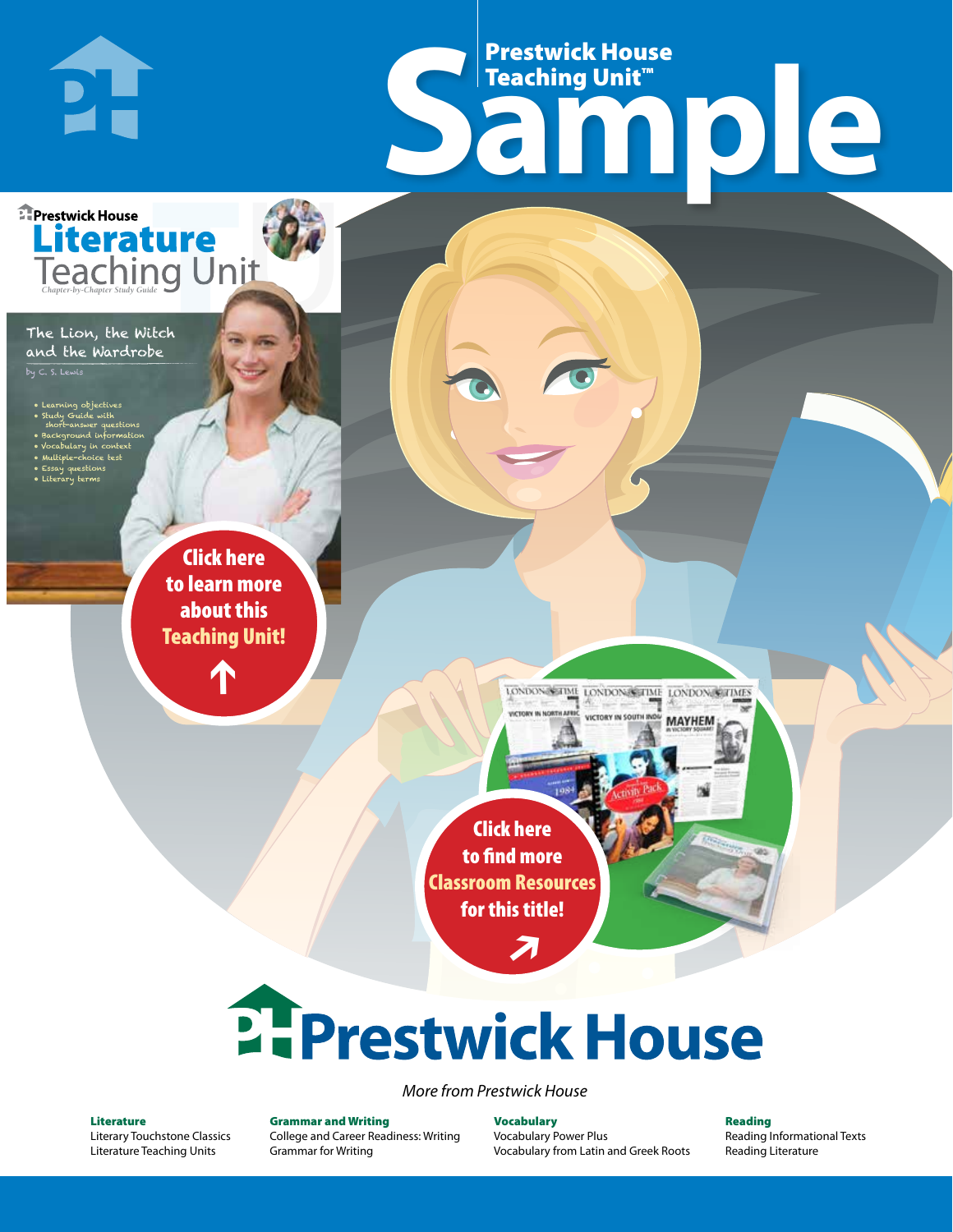

## The Lion, the Witch and the Wardrobe

by C. S. Lewis

- Learning objectives
- Study Guide with short-answer questions
	- Background information
		- Vocabulary in context
			- Multiple-choice test
				- Essay questions
					- Literary terms

# **E-Prestwick House**

**P.O. Box 658, Clayton, DE 19938 www.prestwickhouse.com 800.932.4593**

**ISBN: 978-1-58049-542-4**

**Copyright ©2017 by Prestwick House Inc.**

**All rights reserved. No portion may be reproduced without permission in writing from the publisher.** 

**Item No: 301958**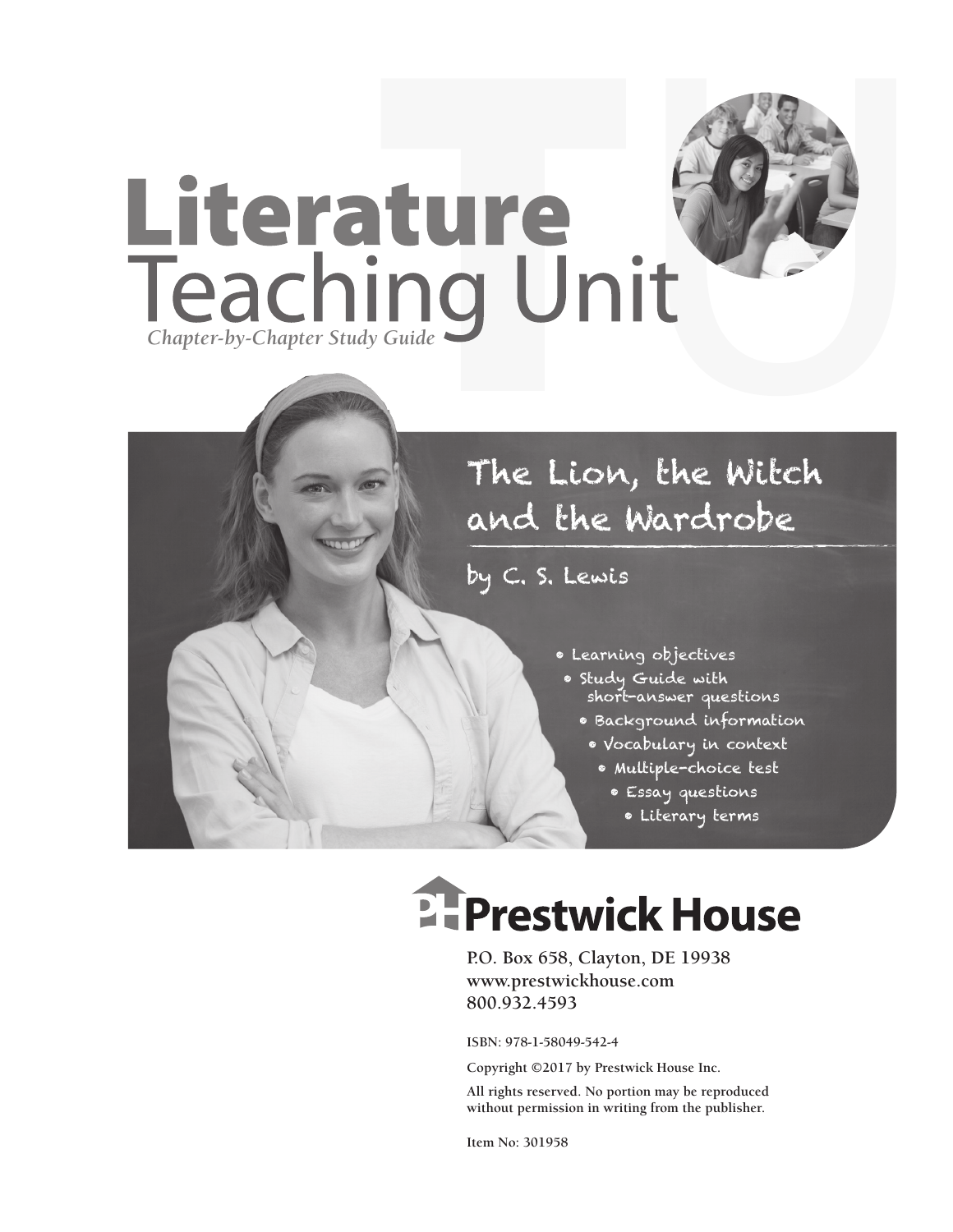#### **Objectives**

By the end of this Unit, the student will be able to:

- 1. describe the main characters in the novel: Peter, Susan, Edmund, Lucy, Tumnus, the White Witch, and Aslan.
- 2. identify the major conflicts in the novel.
- 3. distinguish between internal and external conflict.
- 4. identify and distinguish between dynamic and static characters.
- 5. identify suspense in the novel.
- 6. understand the concept of a frame story as it applies to the novel.
- 7. identify foreshadowing in the novel.
- 8. summarize sections of the novel.
- 9. paraphrase small passages of the novel.
- 10. make predictions about future events.
- 11. make inferences while reading.
- 12. define first person, third person limited, and third person omniscient points of view.
- 13. explain how the use of a different point of view might affect the novel.
- 14. describe how this book can be considered a Christian Allegory.
- 15. define the following literary terms:
	- conflict
	- foreshadowing
	- frame story
	- allegory
	- point of view
	- theme
	- symbol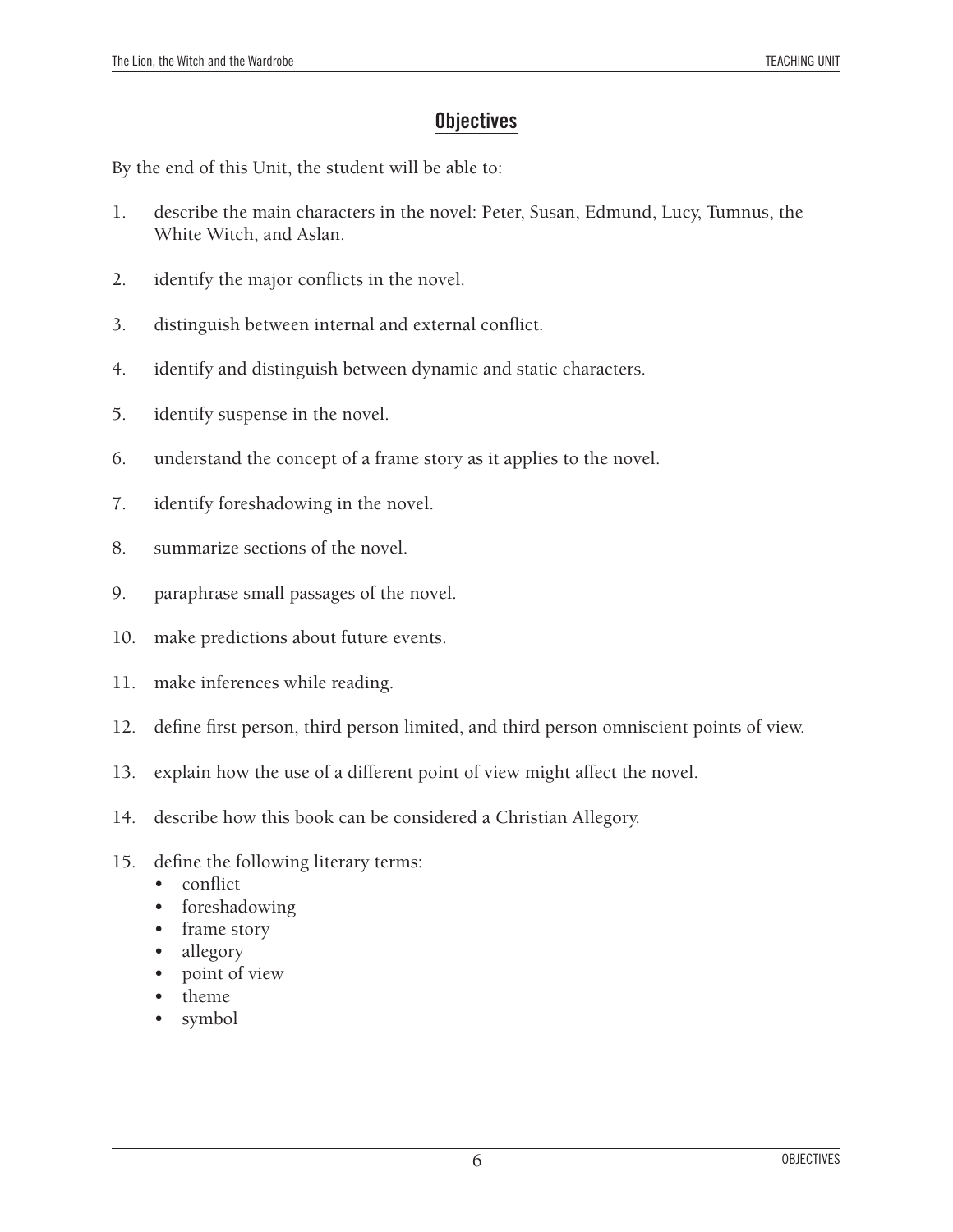#### **Questions for Essay and Discussion**

- 1. Describe in detail each of the following characters: Peter, Susan, Lucy, Edmund, Tumnus, the White Witch, and Aslan. Be sure to include physical and personality traits, as well as strengths and weaknesses, where appropriate.
- 2. What do you think is the central conflict in the story? Support your answer with details from the novel. Is the conflict internal or external?
- 3. How might the story have been different if Edmund had not betrayed his siblings and sided with the White Witch?
- 4. How might the story be different if Lewis used another point of view? Explain how the story might change if it were told in the first person or third person limited point of view.
- 5. Is there a hero in the novel? If so, who do you think it is? Explain, and be sure to include your definition of "hero."
- 6. In Chapters Thirteen and Fourteen, many clues lead up to Aslan's death. Give specific examples of how Lewis foreshadows this major event.
- 7. What is the main theme of *The Lion, the Witch and the Wardrobe*? Give examples from the text to support your answer.
- 8. Discuss how the novel may be viewed as allegorical. Include specific references to the characters of Edmund, Aslan, and the White Witch.
- 9. Describe a major motif in the novel and why it is significant to the story.
- 10. What is significant about the arrival of Christmas in the story.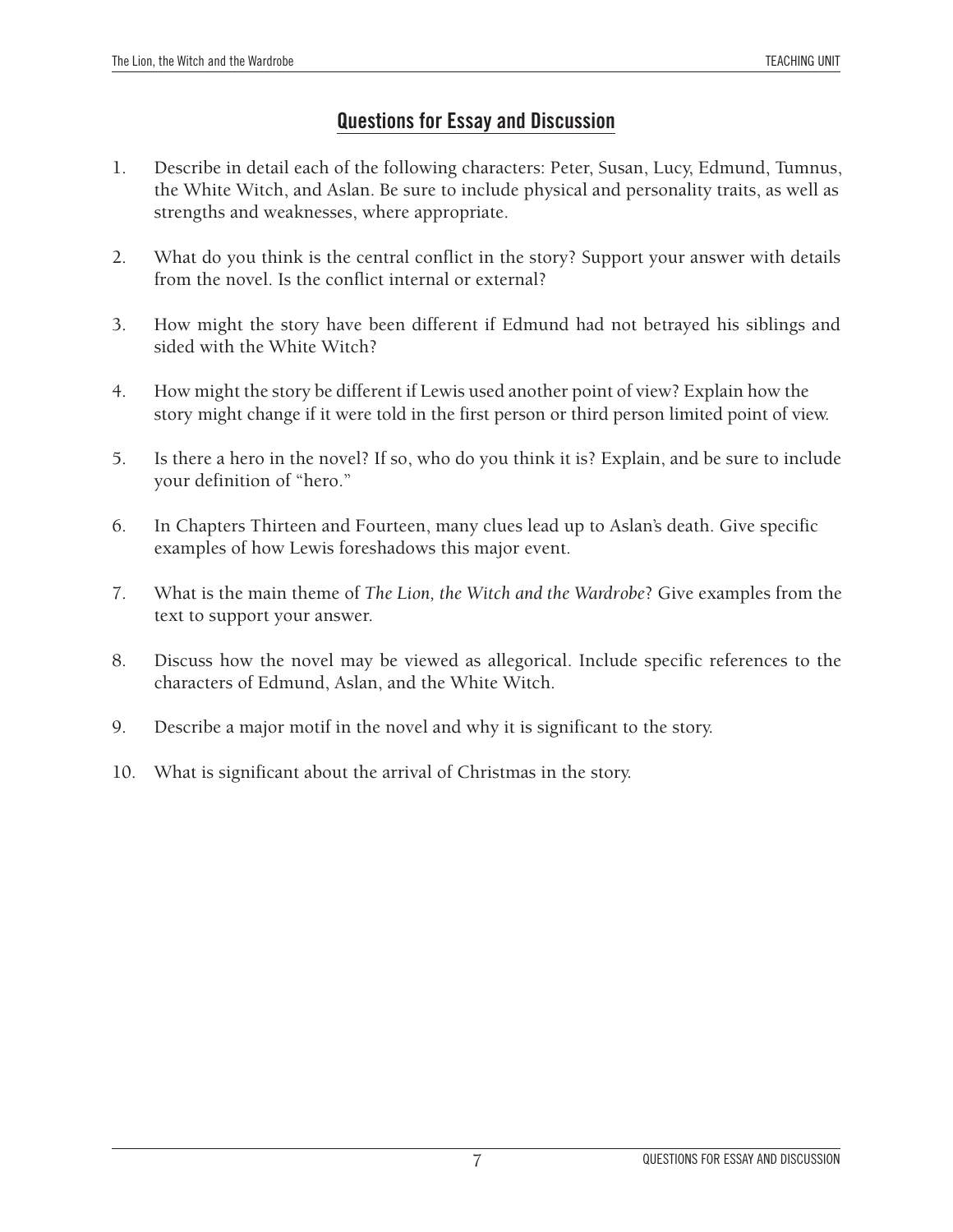### **The Lion, The Witch, and the Wardrobe**

#### **Chapter One**

#### **VOCABULARY**

**blue-bottle** – a type of fly that is iridescent blue in color **inquisitive** – curious **looking-glass** – a mirror **muffler** – a scarf **parcels** – packages **row** – an argument; quarrel **wireless** – a radio

1. Why do Peter, Susan, Edmund, and Lucy go to live with the Professor?

2. Describe the Professor.

3. How do the children feel about living with the Professor, and why?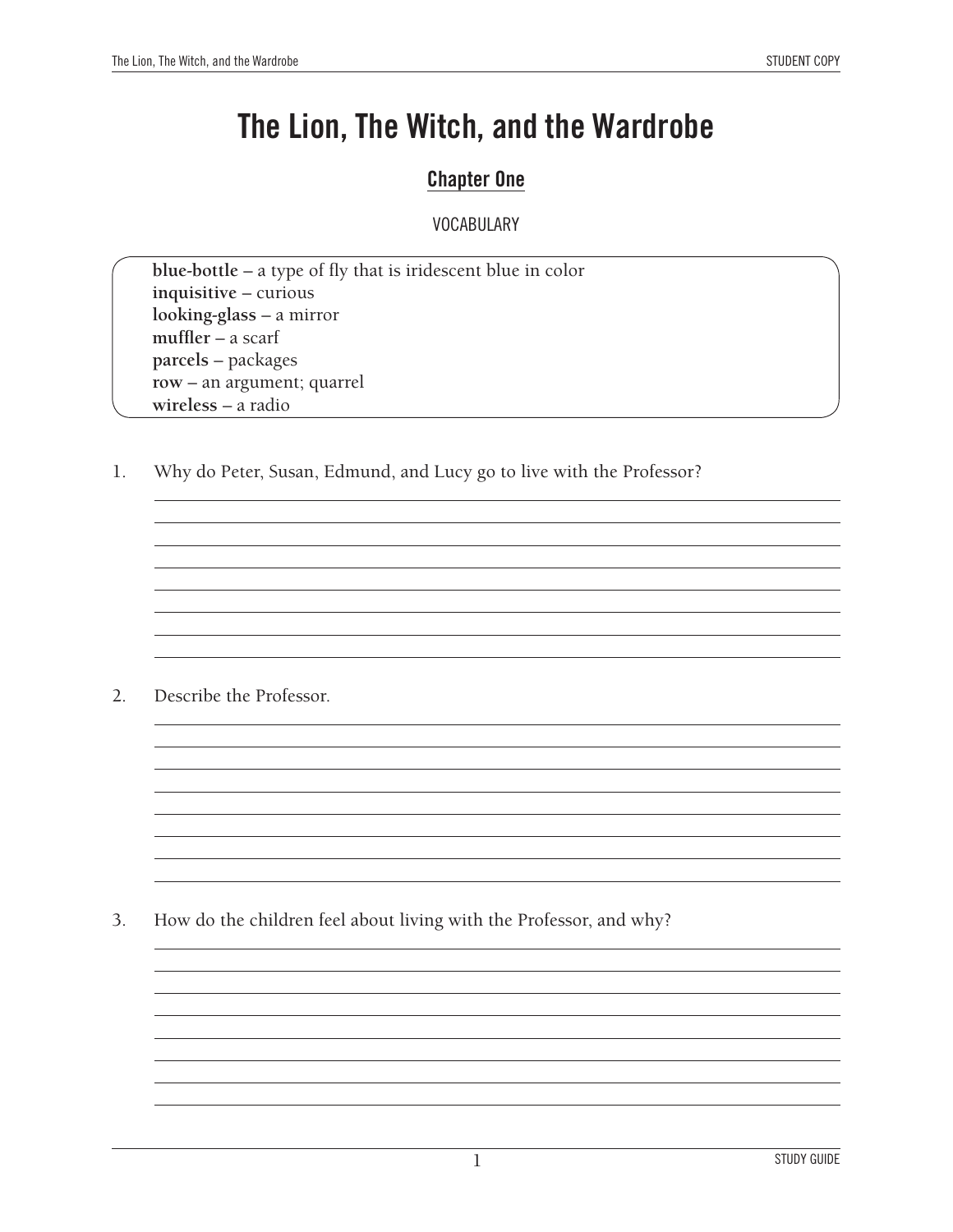#### **Chapter Three**

#### **VOCABULARY**

**accord** – an impulse; act **batty** – crazy **champing** – biting **gilded** – covered in gold **hoax** – a joke; trick **jeered** – teased **Pax** – peace **sledge** – a sled **sneered** – smiled sarcastically **spiteful** – hateful **sterner** – tougher; more harsh **sulking** – pouting

- 1. When Lucy catches up to her siblings, why do they say she is being silly?
- 2. How does Lucy feel when her siblings do not believe that the wardrobe leads to Narnia?

<u> 1989 - Johann Stoff, deutscher Stoffen und der Stoffen und der Stoffen und der Stoffen und der Stoffen und der</u>

<u> 1989 - Johann Barn, amerikansk politiker (d. 1989)</u>

<u> 1989 - Johann Stoff, amerikansk politiker (d. 1989)</u>

<u> 1989 - Johann Stoff, deutscher Stoff, der Stoff, der Stoff, der Stoff, der Stoff, der Stoff, der Stoff, der S</u>

and the control of the control of the control of the control of the control of the control of the control of the

<u> 1989 - Johann Stoff, amerikansk politiker (d. 1989)</u>

- 3. Who is the second person to enter Narnia through the wardrobe?
- 4. Describe the person Edmund first encounters.
- 5. In what point of view is the novel written? How can you tell?